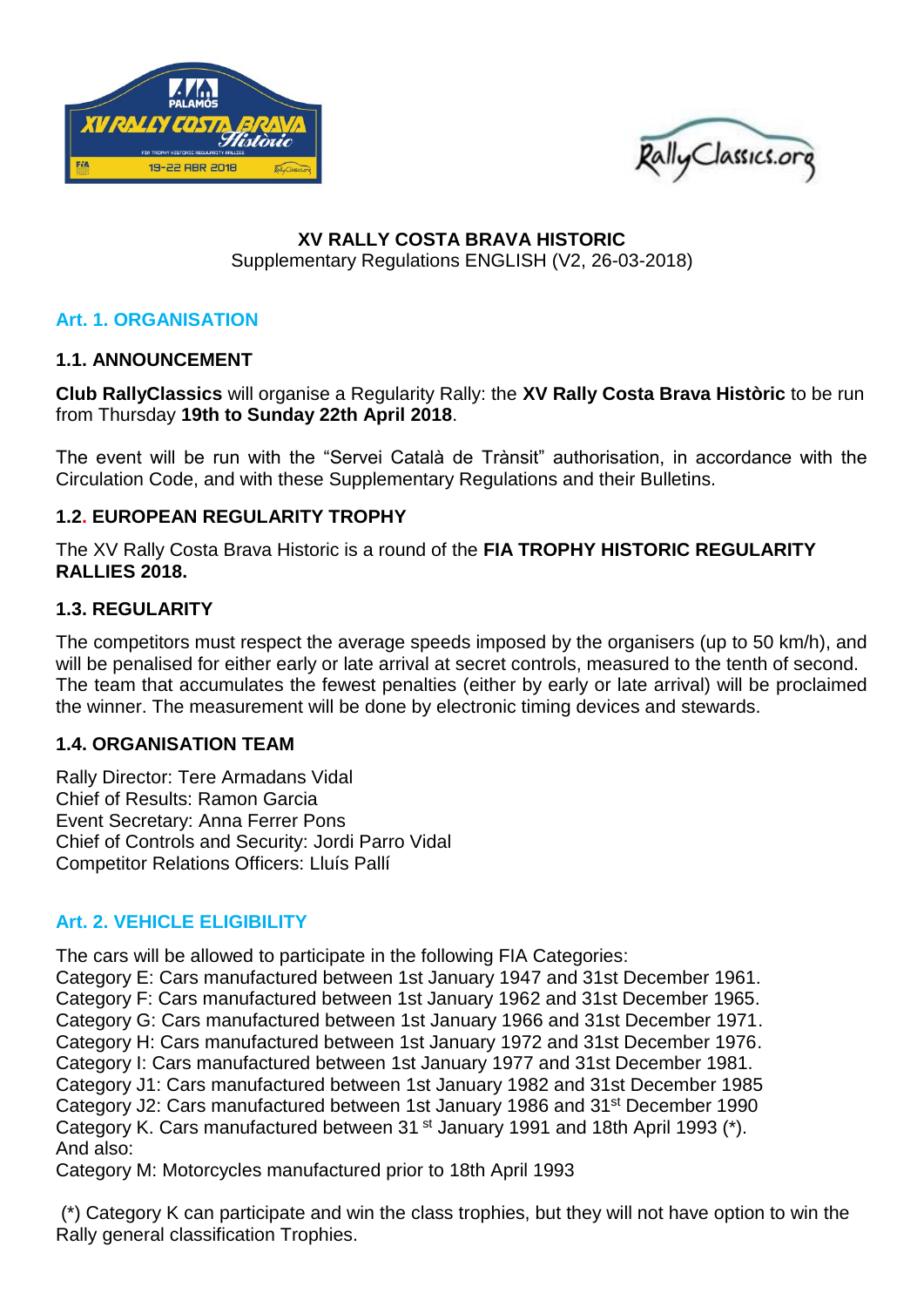All Vehicles are required to meet all road traffic regulations for their use on public roads, and the driver must hold a valid driving licence. Before the event Signing On will take place, during which competitors must provide proof of: Vehicle Registration Document, Insurance Certificate for normal road use, and Driving Licence.

On Friday 20th April scrutineering will take place at Port Marina Palamós (or optional on Thursday 19 afternoon). This scrutineering will include, but not be limited to, tyres, warning triangles (2), safety vests (2), other equipment required for driving on the public road, and the correct positioning of rally numbers and event sponsor decals. The transponders will be placed on the car: each team shall deposit a €50, that will recover once the transponder is returned to the organization.

## **Art. 3. ENTRIES**

Participants for the XV Rally Costa Brava Historic will be selected by the organizers from the entry requests that have been correctly received and paid in full. The event is limited to **120 entrants**. Rally numbers, and starting order for Leg 1, will be appointed in the following order: VIPS, age of the vehicles, entry fees payment date. The start order will be maintained throughout Leg 1. In Leg 2, the order will be done with a partial classification of the Leg 1, with exceptions at the discretion of the organization.

The organizing committee reserves the right to reject any entry, refunding any entry fee paid. If the event is oversubscribed the organizing committee may allocate reserve entries.

# **3.1 REQUREMNTS FOR ENTRY REQUESTS**

Dates for registration are from **November 17th, until April 12th, 2018**.

# **Entry icludes:**

**ENTRY FEE:**

3 nights at the Hotel Trias (Golden pack only) Assistance and breakdown recovery (Golden Pack only) Welcome bag of Palamós 2 Walking Tapas Rally with wine tasting on Thursday evening to welcome participants 2 food on Friday 2 picnics on Friday 2 food during the rally on Friday Party (with light food) on Saturday for 2 persons 2 present RCBH 2 metal plates of collection Road books legs 1 and 2 2 Side Numbers 1 Adhesive plate for the car 2 Small adhesives plate collection Maps 3D Timekeeping Blunik Photo souvenir, medal "Finishers" and trophies for the winners

| 290€                                |
|-------------------------------------|
| 590 €                               |
| 690€                                |
| 790€                                |
| 70 $\in$ (35 driver + 35 co-driver) |
|                                     |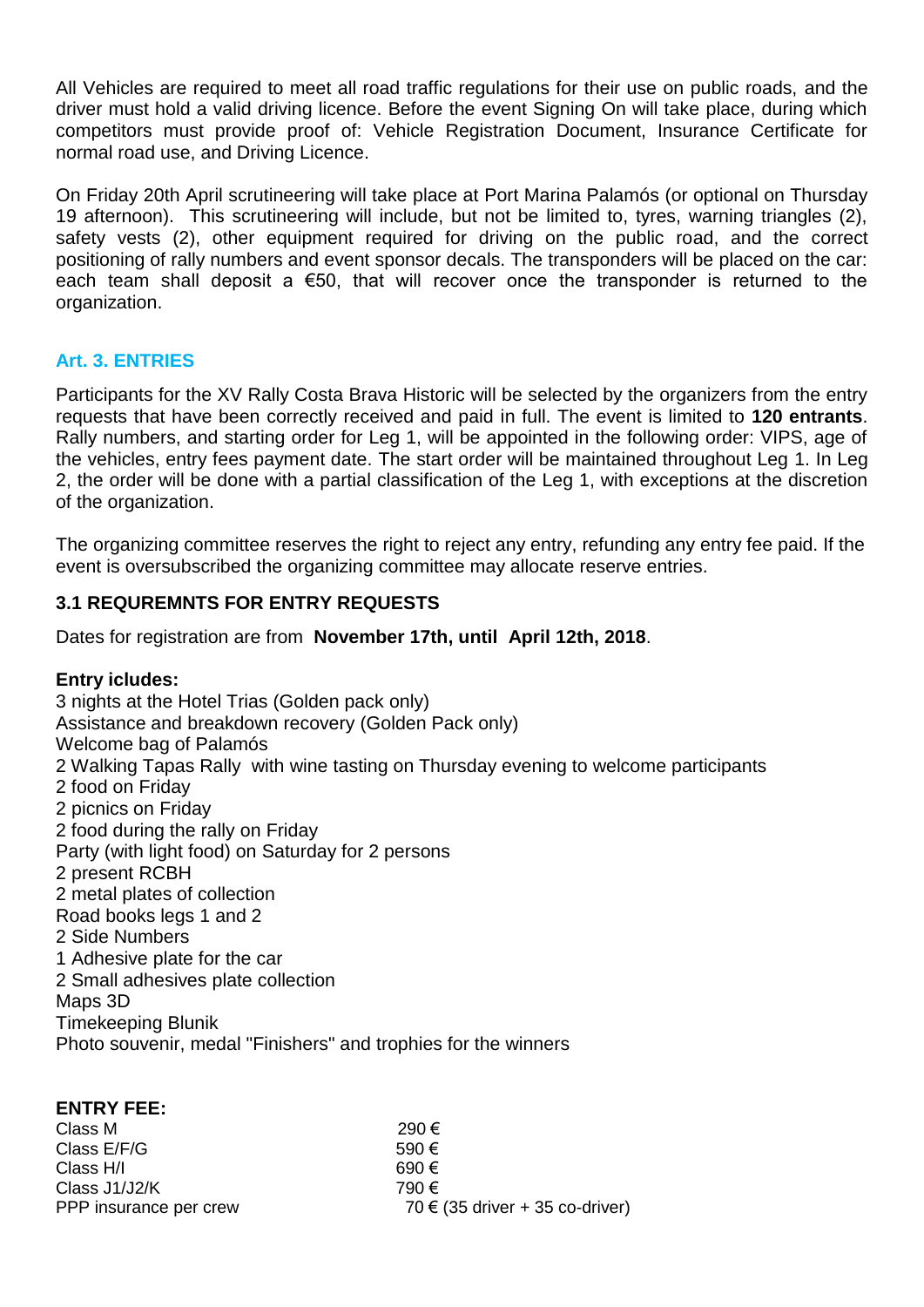# **DISCOUNTS for class E,F,G,H,I and J, to a minimum of 390 euros :**

| First 20 entries paid                                  | -150€      |
|--------------------------------------------------------|------------|
| Registrations paid before 31-12-2017                   | $-125 \in$ |
| Registrations paid before 14-02-2018                   | -100€      |
| Mixt crew (male-female), female team or Fathers & Sons | $-50 \in$  |
| Papi Babler Trophy (110 years)                         | $-50 \in$  |
| Junior (Maximun 60 years)                              | $-50 \in$  |
| 1 to 4 previous participations as driver               | -50€       |
| 5 to 9 previous participations as driver               | -100€      |
| 10 or more previous participations as driver           | -150€      |

**Premium inscription**, with 3 nights hotel at the base of the Rally (double room with breakfast), car transport, assistance, crane, pilot and co-pilot participation permission and airport shuttles: Golden Pack Spain (or EU without transport)  $1.250 \in$ 

| Golden Pack Europe | 1.750 € |
|--------------------|---------|
| Golden Pack UK     | 2.250 € |
|                    |         |

## **GOLDEN PACK:**

RallyClassics will organize for a limited number of teams in Europe, a "Golden Pack", whose prices will be announced through its delegate. The Golden Pack includes:

> 3 Hotel nights (AD) at the base of Rally, double room.

> Transport vehicle from Belgium, France, England and Italy to Palamós, and return transport.

> Shuttle service from the airports of Girona or Barcelona to Palamós and Palamós airports.

> Support team, offered by the school of mechanics RS Grup: 8 people and 2 equipped vehicles. > Collection of drivers and vehicle in the event of abandonment

The delegates of the Rally Costa Brava to inform and organize transportation from Europe, are: Central Europe: Joseph Lambert [lambert@pt.lu](mailto:lambert@pt.lu) 00352993414

United Kingdom and France: Peter Collier [histcostabrava@btinternet.com](mailto:histcostabrava@btinternet.com) tel 00 33 (0)4 68 24 72 13 or 00 33 (7) 81 36 84 52)

Italia: TBA

The entry list with the 120 teams will be published on April 16th, and will be unequivocal. Entry fees will be refunded to non accepted entries. Golden Pack entrants will have priority.

# **ENTRY PROCEDURE:**

A). Complete the on-line entry form at www.rallyclassics.org and send via the website:

- Names, email address and telephone number of the driver and navigator.
- Make, model and year of manufacture of vehicle.
- Information required for insurance (Company, policy number and expiry date).

B). Send entry fee by bank transfer to Club RallyClassics account number: IBAN ES48 0182 9764 2302 0000 1717, SWIFT CODE BBVAESMMXXX, (and optionally send copy of transaction receipt by fax to  $(+34)$  938 458 544), showing the NAME OF THE 1<sup>ST</sup> DRIVER.

# **Art. 4. COMPETITOR ELIGIBILITY, INSURANCE**

Eligible participants: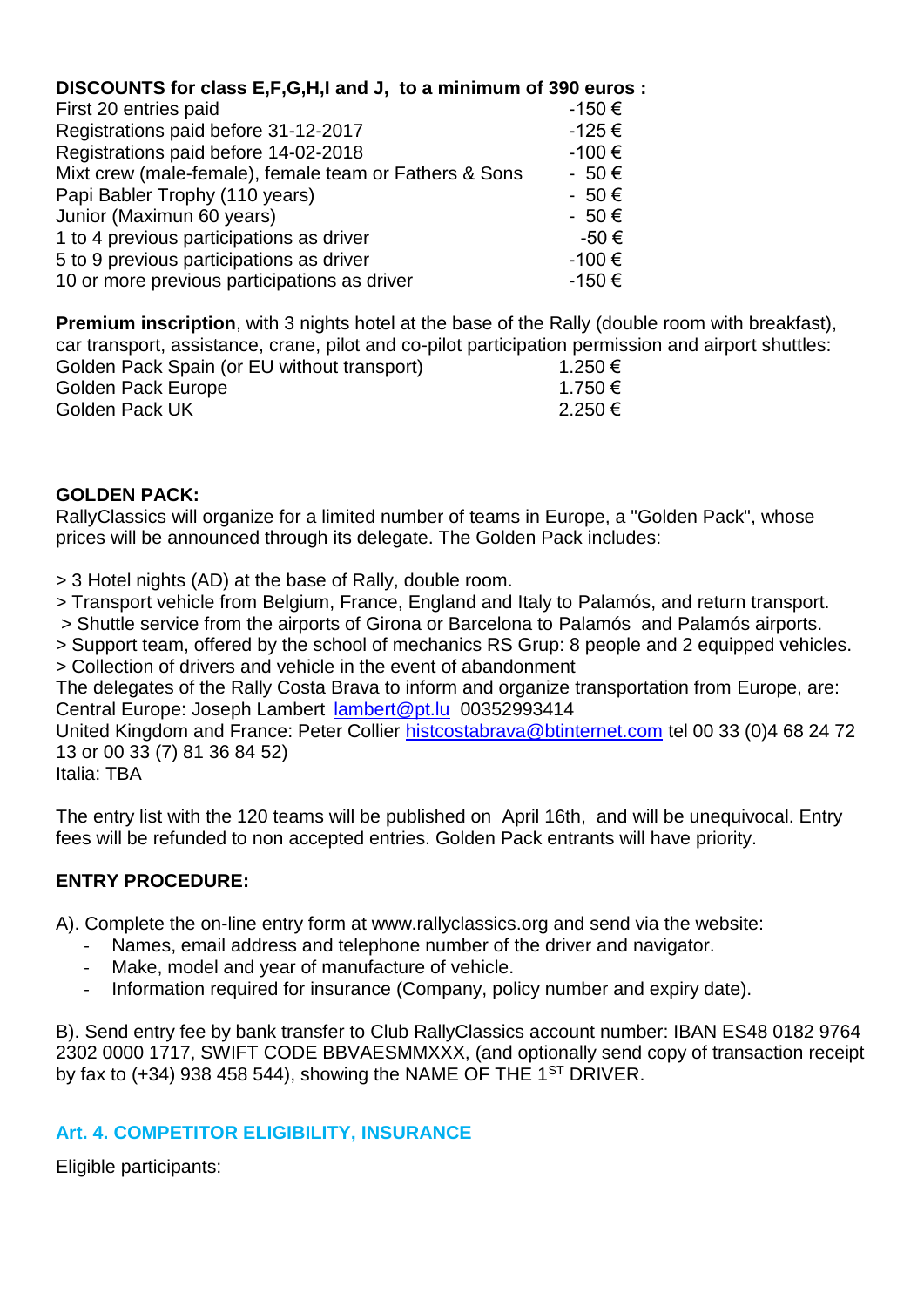Drivers possessing a valid driving licence appropriate for their vehicle, and valid for driving on Spanish territory. Navigators over 18 years old, or between 12 and 18 years old provided parental consent is given in writing.

Only the registered crew will be allowed to occupy the vehicle (driver and navigator). The participants must at all times obey the Highway Code, as well as any instructions given by the members of the organizing team. Failure to comply will result in exclusion from the event.

In addition to the obligatory normal road insurance that each driver must possess, the organizers will provide supplementary insurance cover against third party losses that could occur as a result of the competition, with a limit of  $\epsilon$  600.000.

Both driver and navigator must contract an insurance, through the organizer, if don't have any FIA License.

# **Art. 5. RESPONSiBILITIES OF COMPETITORS**

**5.1** By entering this event, participants will uphold their own civil responsibility to third parties, and agree to save harmless and indemnify the organisation against any responsibility derived from the use of their own vehicle, property or bodily damages of those who might be victims or authors, for the mere fact of registering in this event.

**5.2** The participants must be conscious that any problem during the rally must be solved by themselves (breakdowns, losses in the itinerary, accidents, punctures, running out of petrol, etc.). It is recommended that competitors equip themselves with maps, mobile telephones, documentations, cold weather clothing, information of petrol stations, etc.

**5. 3**. The management of alternative routes or retirement is the responsibility of the participating crew.

**5. 4** The organisation can include in some stages an organisation car that will pass after the entry field to confirm the situation of any retired entrants (especially in zones without mobile phone coverage).

Additionally the organisation will be able to include a car with the exclusive function of transmission of messages and, if it is viable, to solve contingencies.

**5. 5** If, in a regularity or link section, the organisation finds a vehicle with neither member of the team present, the entrant will be considered retired and that it does not require any kind of assistance.

#### **5. 6** *Entrants are reminded that it is obligatory to communicate their retirement or their intention of continuing in the rally after not attempting any one of the regularity sections, calling to the emergency telephone number S.O.S. 0034 669 005 335 (art.6.6.5).*

**5.7** In the Parc Ferme, which will be open to the public, the organizers will not be responsible for objects in the vehicle, nor for the vehicles themselves; competitors will be responsible for securing their vehicle, and to remove any objects of value from the interior.

**5.8.** Once the vehicle is in the Parc Fermé, it won't be possible to take it out till the following leg individual start time. Only an authorisation from the Clerk of the Course could be given, through the Competitors Relations Officer. Crews located in the hotels outside of Paseo Marítimo, will be able to take their cars with the proviso of returning 30 minutes before their next departure time. The organisers will do an special card to drive out a car from the Parc Ferme. This card must be shown by the crew to drive out their rally car from the Parc Ferme.

**5.9** It is totally forbidden to use "LED" lights.

# **Art. 6. EVENT FORMAT**

### **6.1 DESCRIPTION**

**6.1.1.** The rally will consist of 2 legs (Friday and Saturday), with a total route of approx. 1,000km of which approx. 500km will be regularity sections.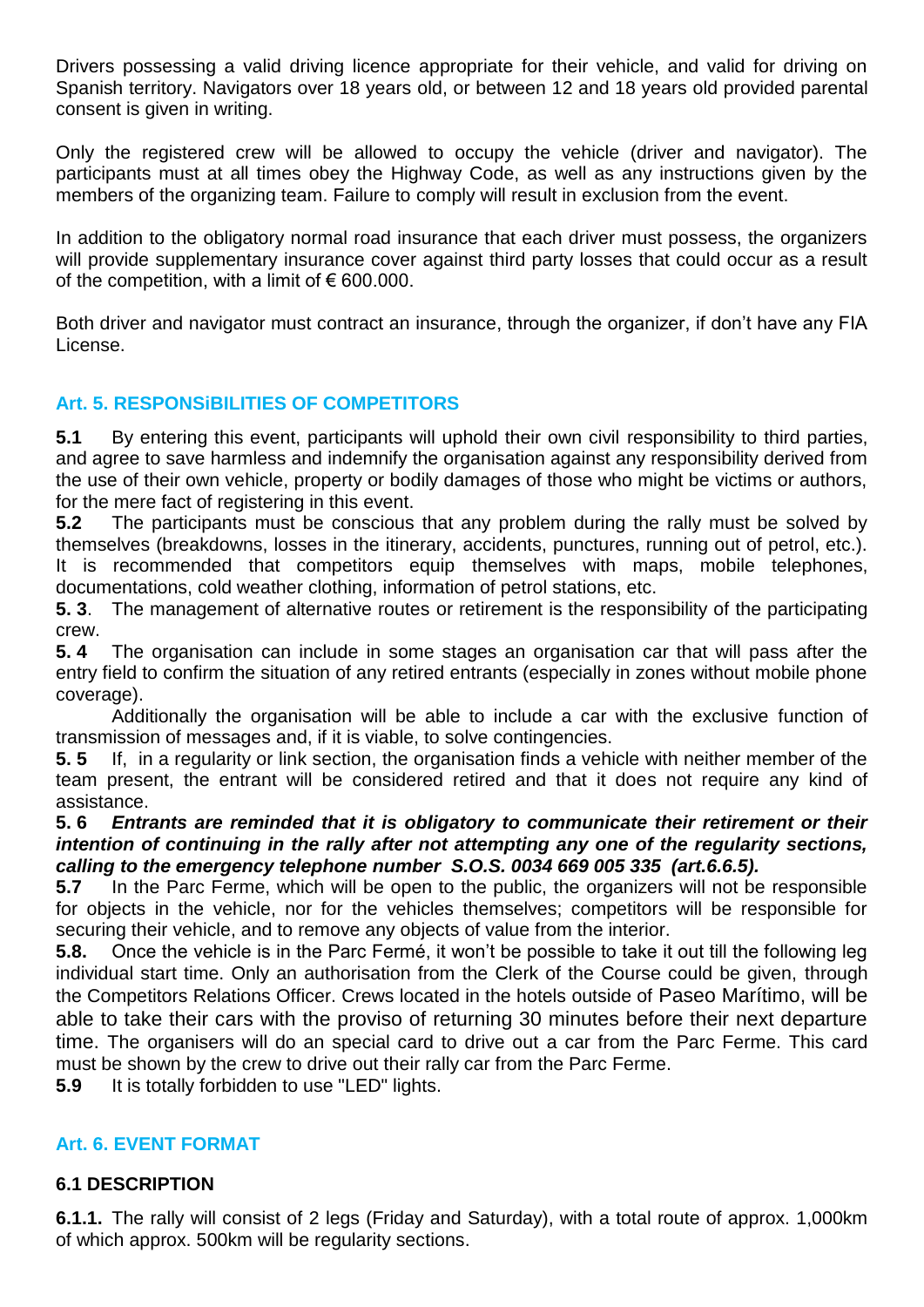**6.1.2.** The route of leg 1 will remain secret until April 19th at 19h00, but the road-book will be handed out the April 20st, at 13h00 in the Rally HQ, Hotel Trias. Legs 2 will remain secret until the end of leg 1. The entire route is covered by Michelin Maps 147, zoom Esc. 1.150.000, "Costa Brava, Barcelona y alrededores".

**6.1.3.** Crews will start at intervals of 1 minute on leg 1, and 1 minute or 30 seconds on leg 2..

**6.1.4. Exceeding by 30% the average imposed** between two secret controls inside a section of regularity will entail a penalty of 50 points, and recidivism will cause the exclusion.

**6.1.5.** Motorcycles teams must be formed by two motorbikes, which will come out in pairs, accounting for all controls the second motorcycle.

**6.1.6.** Official rally time will be displayed at the Start Podium.

# **6.2 CONTROLS**

A certain number of controls (schedules, secrets and passing) makes it possible to ensure that the teams have followed the proposed itinerary well and determine the penalties to be imposed. These controls will be dismantled 15 minutes after the last vehicle.

It is imperative to cover the entire itinerary, at the time fixed in the road book, at an average speed of less than 50 km / hour

# **6.3 CALIBRATION ROUTE**

A calibration route of between 5 and 10 Km. will be published a few days prior to the event on www.rallyclassics.org.

# **6.4. TIME CONTROLS**

**6.4.1.** At these controls a marshal will record the time of passage of each competitor on his record sheet. This record will be indisputable.

If a competitor arrives late, the marshal will record **the new arrival time**, from which the competitor must recalculate their scheduled time for the rest of the leg.

**6.4.2** Each competitor should enter the control (pass the control board) within their scheduled arrival minute (e.g. if their scheduled arrival time is 16h34, the competitor may enter during the 60 seconds between 16h34'00" and 16h34'59"; if their scheduled arrival time is 19h15'30", the competitor may enter between 19h15'30" and 19h16'29").

**6.4.3**. At Time Controls there are penalties for early arrival (10 points per half-minute or fraction) and late arrival (5 points per minute or fraction). At the end of a leg, only late arrival will take penalty of 5 points per minute or fraction.

**6.4.4**. Late arrival of more than 15 minutes at any Time Control will incur a penalty of 75 points.

**6.4.5** If **20% or more of the competitors receive lateness penalties at any one Time Control**, all penalties incurred at this control will be **cancelled** automatically.

# **6.5 REGULARITY FREE SELF-START (MONTE-CARLO STYLE)**

- **6.5.1** At the regularity stages start, there will be no Time Control. Teams won't have previously any start time on the regularity stages, so they can make a self-start when they are ready. A Marshal will take note of the exact start time of each crew.
- **6.5.2** At each Leg start, all the teams will receive a Time Card, with the time allowed between two time controls. Between these TC, there may be one or several regularities, with free Self-Start.

# **6.6 REGULARITY SECTIONS**

**6.6.1.** Competitors must absolutely respect road traffic regulations. To this end Driving Standards Observers will be in force and, as "Judges of Fact", can enforce immediate exclusion "in situ". Sections of regularity passing through villages will be especially observed. Failure to extinguish high beam and/or spot lamps when meeting oncoming traffic is also grounds for immediate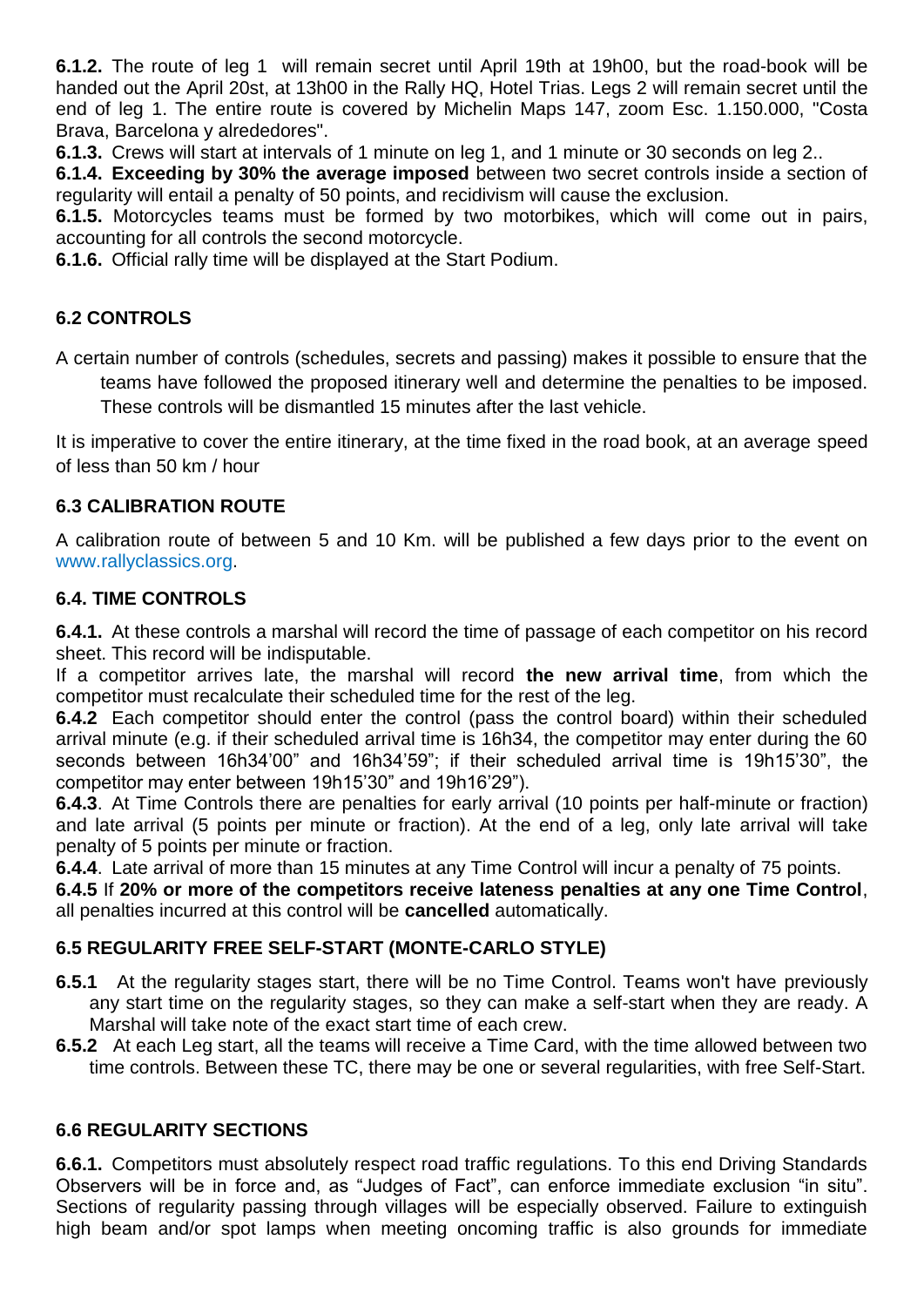exclusion. In the interests of the future running of the rally it is **VERY IMPORTANT** that crews demonstrate good road manners at all times, particularly in respect to the use of lights, including spot-lamps, excessive noise and excessive speed. It is critical that historic rally crews portray a responsible attitude at all times – the future of the rally depends on it.

**6.6.2**. It is completely forbidden for supporting vehicles (team, friends, etc) to enter the Regularity Sections, under pain of immediate exclusion and a ban on entering any event organised by Rallyclassics.

**6.6.3**. The Secret Controls located in the Regularity Sections will record the time of passage to the accuracy of one second (when controlled by stewards) or the tenth of second (when controlled by transponders). The penalties will be one point per second, and one tenth of point per tenth of a second, early or late.

**6.6.4.** No Secret Controls will be positioned within 2km after leaving any town/village, to allow competitors time to regain any time lost by respecting road traffic regulations in those locations.

**6.6.5.** Any competitor that does not attempt a Regularity Section will be allowed to continue in the event providing that they contact, **within one hour of their scheduled start time for the section**, the S.O.S. number **(0034) 669 005 335**, in which case they will incur a penalty of 100 points for each Secret Control missed. Failure to make contact within this hour will incur a penalty to be decided by the Stewards, up to and including exclusion*.*

**6.6.6**. Secret Controls will close 15 minutes after the scheduled time of the last competitor, unless otherwise indicated by the Rally Director.

**6.6.7**. It is completely forbidden for competitors to stop within a Regularity Section, except on grounds of vehicle breakdown force majeur; also it is forbidden to drive any part of a Regularity Section in the opposite direction to that indicated in the Road Book.

**6.6.8**. The organizers are able to apply "handicaps" to the different Regularity Sections. These handicaps will be determined by the organizing team and will be announced at the start of each section. By default the handicap will be 1.

**6.6.9.** The organizers may provide **average speed tables** at the start of any Road for compulsory use during certain Regularity Sections.

**6.6.10.** The maximum penalty applied at a secret control (before closing) will be 50 points. Failure to pass the above mentioned controls will incur a penalty of 100 points.

**6.6.11**. **"Secret control Joker":** at each section, the worst score in a secret control for late of each competitor, will be cancelled for classification

# **6.7 PASSAGE CONTROLS**

.

Passage controls will be indicated by a control board. Failure to obtain proof of passage at these controls will incur a penalty of 100 points.

# **6.8 SUPPORT CREWS AND FUEL HALTS**

In the spirit of reducing costs the rally has been designed so that it is possible to compete without a support crew. During the itinerary there will be fuel halts, indicated in the Road Book, some of them opening specifically for the event, which will remove the necessity for support. Vehicles will need to be able to cover 250km between fuel halts.

Additional Attendance Points will be provided for motorcycles, and therefore they will need to be able to cover only 150km between halts.

Given the large anticipated number of competitors, the narrowness of the roads, and the limited space at regrouping points, **it is completely forbidden to receive service support outside of the zones explicitly authorized by the organizers.**

The authorized service zones will be indicated on April 18th. The only place where competitors can receive external aid will be in these service zones. It is forbidden for pursuit vehicles to enter the Regularity Sections.

In order to preserve the spirit of the secret checks in the Regularity Sections, it is specifically forbidden to use 'management, chase or any method to locate secret controls" cars. Any crew found to be benefiting from information about the location of secret controls, or to be using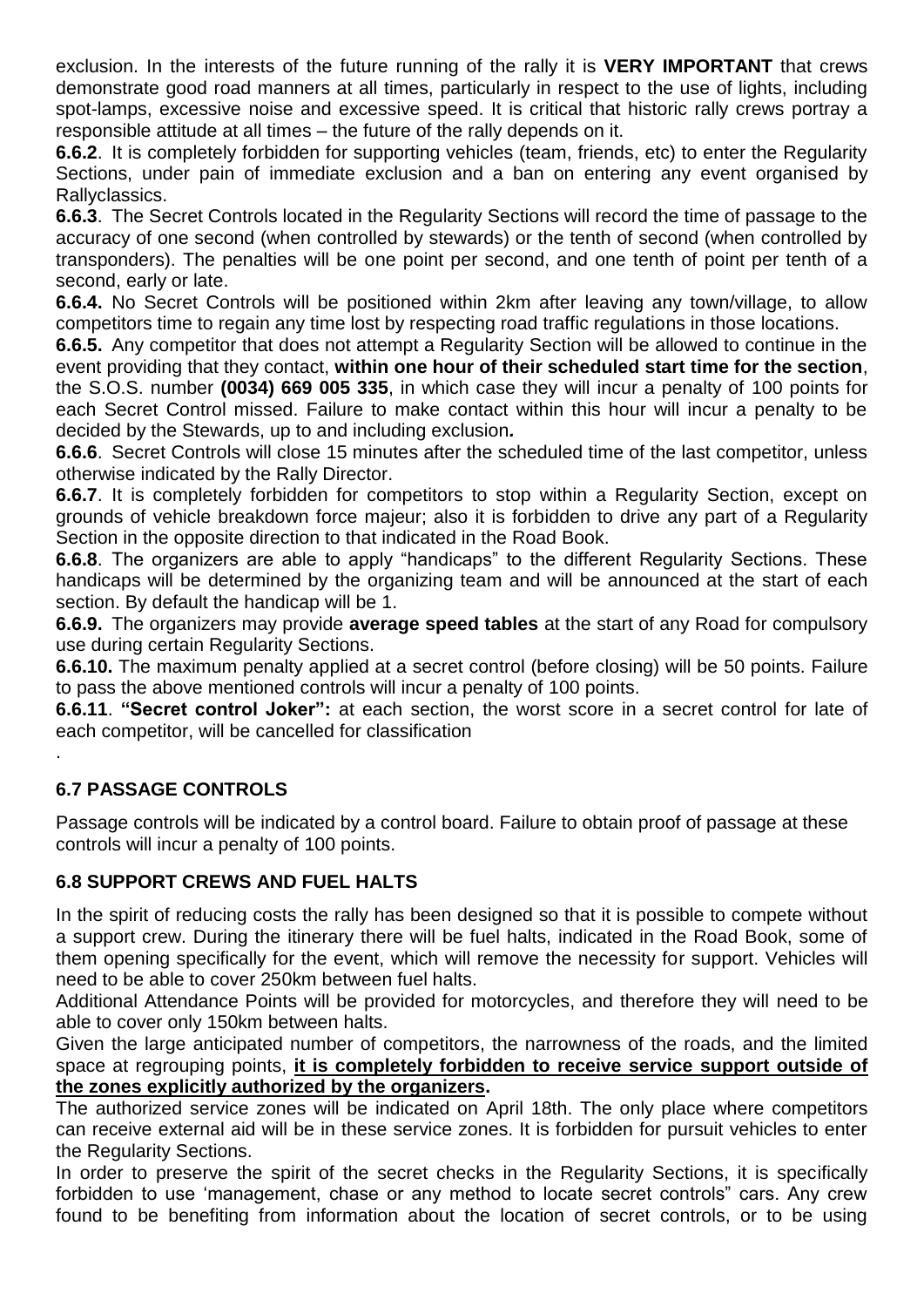detectors of any type will be excluded from the event, and will be banned from entering any further event organized by RallyClassics.

# **6.9 TIMEKEEPING**

## 6.9.1 INTERRUPTION OF A STAGE

If, for reasons beyond the control of the organizers, a Regularity Section cannot be attempted by some crews, the Stewards can give the penalties to the 9 best crews, and then the 10th lowest penalty (maximum) to the rest of the crews.

#### 6.9.2 TIME ADJUDGED BY STEWARDS

If, for whatever reason, the time of a crew cannot be taken, the Stewards will decide the fairest time to be given to the crew. This decision will be final and it will not be possible to protest it.

### 6.9.3 MANIPULATION OF THE TRANSPONDER

Any manipulation in the transponder or in its working will be penalized with an exclusion, and ban on entering any further events organized by RallyClassics.

### **6.10 TROPHIES:**

The **FIA TROPHY:** to qualify for the FIA TROPHY, vehicle must comply with Article 4.3 of the Standars Supplementary Regulations for the FIA Trophy for Historic Regularity Rallies.

The **Gentleman Classic Trophy** will be a classification between the teams using classic measuring systems, either mechanical measuring systems or only indicating distances (no averages or measures of time), as Halda, Retro trip, simple Branz. Drivers who sign up for wish to fall into this section, declare, under oath of honor, "Only use measuring equipment mechanics or that they can only show distances". GPS, computers, Smartphone, etc are not allowed in this category.

And to promote the values of teamwork, the **Team Trophy** (Trofeo Escuderías) has been created, to be awarded to the team with the three highest placed members. Once a team entry has been made, the entrant or team can't be modified.

The **"Papi" Babler Trophy "**will be awarded to the highest place crew whose combined age is 110 or more.

The "**Junior Trophy"** will be awarded to the highest place crew whose combined age is maximum 60.

The **"Fathers & Sons" Trophy"** will be given to the best of those crews whose members are from the same family, but from different generations.

The **"Ladies Award"** will be given to the best crews whose members are female.

# **6.11 RESULTS**

The winning crew will be the one that accrues the least penalty points, being the combined penalties incurred during regularities (applying, in each case, the relevant handicap) and at Time Controls and Passage Controls. After publication of the provisional results there will be a period of 30 minutes for protests (to be given in writing with a deposit of € 300) after which the results will be declared final.6.12 AWARDS.

A pair of trophies will be awarded to the first three crews classified in the following categories:

General Classification The Gentleman Classic Trophy Each of the vehicle age categories FIA TROPHY